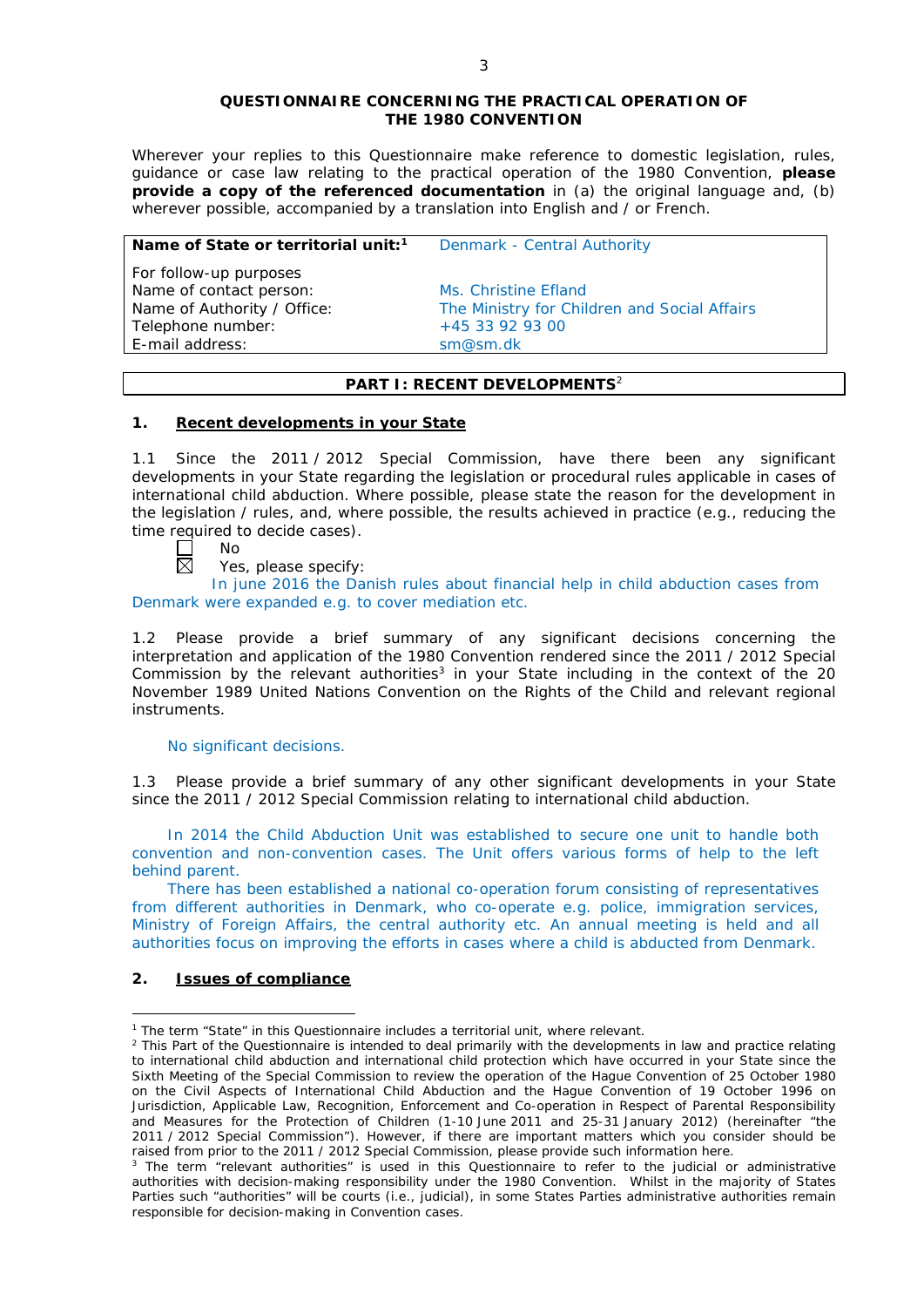2.1 Are there any States Parties to the 1980 Convention with whom you are having particular challenges in achieving successful co-operation? Please specify the challenges you have encountered and, in particular, whether the problems appear to be systemic.

No 岗

Yes, please specify:

We experiences some challenges with a slow start to convention proceedings and when proceedings have been started, a neglect to keep us updated e.g. to provide us with court orders or answer our questions. We also experience a slow court system in some countries, difficulties locating children and difficulties with the enforcement of a returnorder in some countries.

2.2 Are you aware of situations / circumstances in which there has been avoidance / evasion of the 1980 Convention?

 $\boxtimes$ No

П

Yes, please specify:

Please insert text here

# **PART II: THE PRACTICAL OPERATION OF THE 1980 CONVENTION**

## **3. The role and functions of Central Authorities designated under the 1980 Convention**<sup>4</sup>

### *In general*

3.1 Have any challenges arisen in practice in achieving effective communication or cooperation with other Central Authorities?

- $\Box$ No 岗
	- Yes, please specify:

In general we feel the communication with other Central Authorities works well. We have experienced a slow postal service in some countries, the lack of opportunity to communicate by e-mail and difficulties communication in English.

3.2 Have any of the duties of Central Authorities, as set out in **Article 7** of the 1980 Convention, raised any particular problems in practice either in your State, or in States Parties with whom you have co-operated?

 $\boxtimes$ No  $\Box$ 

Yes, please specify: Please insert text here

3.3 Has your Central Authority encountered any challenges with the application of any of the 1980 Convention provisions? If so, please specify.

| $\boxtimes$ | N٥                      |
|-------------|-------------------------|
| $\Box$      | Yes, please specify:    |
|             | Please insert text here |

*Legal aid and representation*

3.4 Do the measures your Central Authority takes to provide or facilitate the provision of legal aid, legal advice and representation in return proceedings under the 1980 Convention (**Art. 7(2)-(g)**) result in delays in proceedings either in your own State, or, where cases originate in your State, in any of the requested States you have dealt with?

 $\boxtimes$ No

Yes, please specify: Please insert text here

3.5 Are you aware of any other challenges in your State, or, where cases originate in your State, in any of the requested States you have dealt with, regarding the obtaining of legal aid, advice and  $\overline{\prime}$  or representation for either left-behind parents or taking parents?<sup>5</sup>

<sup>-</sup><sup>4</sup> See also Section 5 below on "Ensuring the safe return of children" which involves the role and functions of Central Authorities.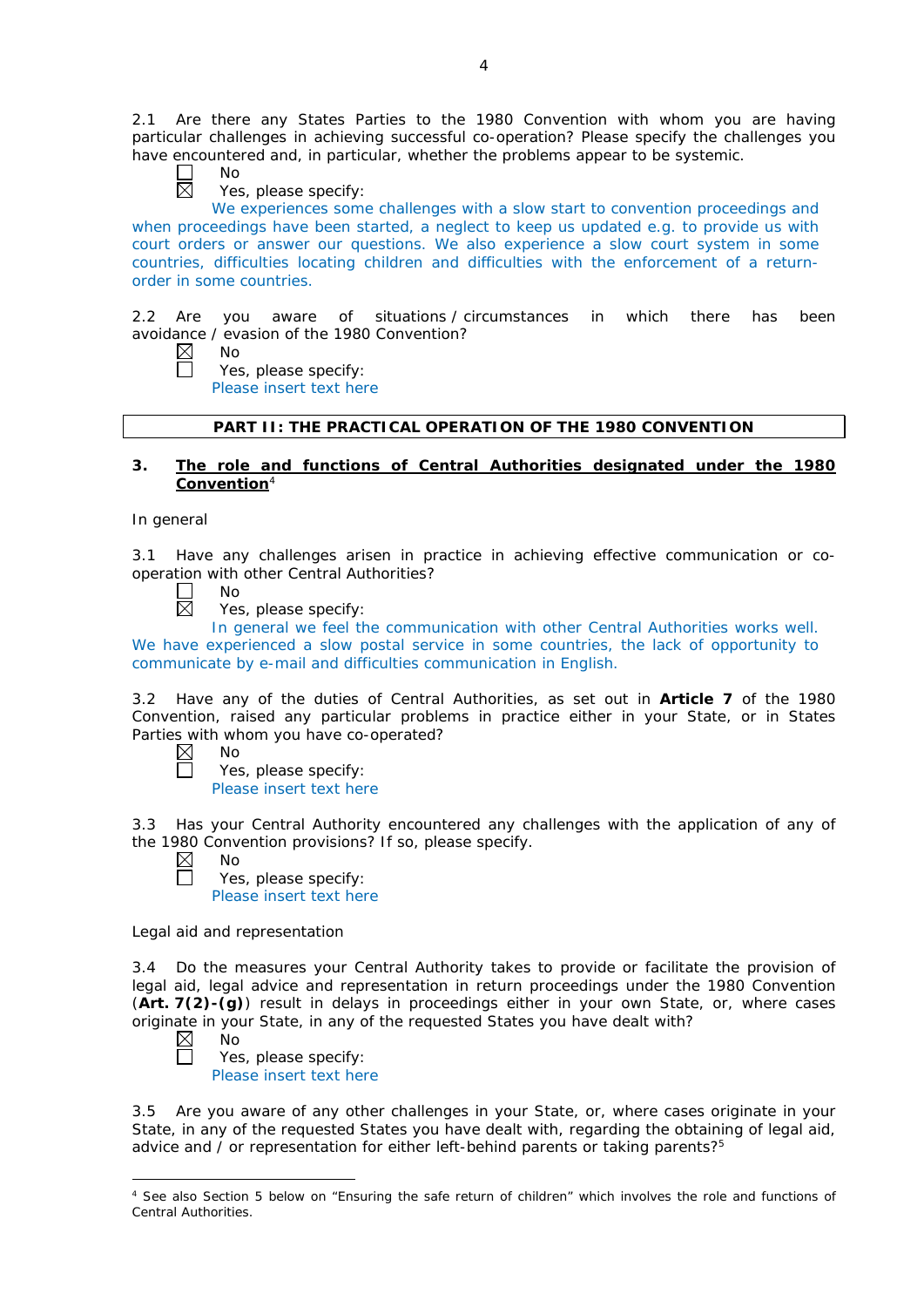

No

Yes, please specify:

It is our experience that in some cases about abductions from Denmark, it can be difficult for the left behind parent to get legal aid in the country where the child is abducted to, because his or her income exceeds the limits of income for being granted legal aid in that country.

### *Locating the child*

3.6 Has your Central Authority encountered any challenges with locating children in cases involving the 1980 Convention, either as a requesting or requested State?

 $\Box$  $\overline{\boxtimes}$  No

Yes, please specify the challenges encountered and what steps were taken or are considered to be taken to overcome these challenges:

As a requesting state we have experienced some challenges locating a child in particular one case.

3.7 Has your Central Authority worked with any external agencies to discover the whereabouts of a child wrongfully removed to or retained within your State (*e.g.*, the police, Interpol, private location services)?

No 反

Yes, please share any good practice on this matter:

We have good experience co-operating with the Danish police (and Interpol), who assist with locating a child. We also co-operate with the population register and other relevant government agencies.

# *Information exchange, training and networking of Central Authorities*

3.8 Has your Central Authority shared its expertise with another Central Authority or benefited from another Central Authority sharing its expertise with your Central Authority, in accordance with the Guide to Good Practice – Part I on Central Authority Practice?6



No

Yes, please specify:

We have not had a specific "twinning arrangement", but we share experience with especially the other nordic countries. The Central Authorities in the Nordic Countries meet once a year to exchange experiences. We have also arranged meetings with other Central Authorities to share experience. Moreover we participate in conferences etc.

3.9 Has your Central Authority organised or participated in any other networking initiatives between Central Authorities such as regional meetings via conference call or videoconference?

| N٥ |
|----|
| í  |

Yes, please specify:

*Statistics*<sup>7</sup>

<u>.</u>

3.10 If your Central Authority does not submit statistics through the web-based INCASTAT database, please explain why.

<sup>5</sup> See paras 1.1.4 to 1.1.6 of the "Conclusions and Recommendations of the Fifth Meeting of the Special Commission to review the operation of the *Hague Convention of 25 October 1980 on the Civil Aspects of International Child Abduction* and the practical implementation of the *Hague Convention of 19 October 1996 on Jurisdiction, Applicable Law, Recognition, Enforcement and Co-operation in Respect of Parental Responsibility and Measures for the Protection of Children* (30 October – 9 November 2006) (hereinafter referred to as the ["Conclusions and Recommendations of the 2006 Special Commission"](https://assets.hcch.net/upload/concl28sc5_e.pdf)) and paragraphs 32 to 34 of the [Conclusions and Recommendations of the Special Commission](https://assets.hcch.net/upload/wop/concl28sc6_e.pdf) to review the operation of the Hague Convention of *[19 October 1980 on Jurisdiction, Applicable law, Recognition, Enforcement and Co-operation in Respect of](https://assets.hcch.net/upload/wop/concl28sc6_e.pdf)  [Parental Responsibility and Measures for the Protection of Children](https://assets.hcch.net/upload/wop/concl28sc6_e.pdf)* (1-10 June 2011 and 25-31 January 2012) (hereinafter the "C&R of the 2011/2012 Special Commission") (available on the Hague Conference website at < www.hcch.net > under "Child Abduction Section" then "Special Commission meetings").

 $6$  Available on the Haque Conference website at < www.hcch.net > under "Child Abduction Section" then "Guides to Good Practice". See, in particular, Chapter 6.5 on twinning arrangements.

<sup>7</sup> See paras 1.1.16 to 1.1.21 of the Conclusions and Recommendations of the 2006 Special Commission (*supra.*  note 5).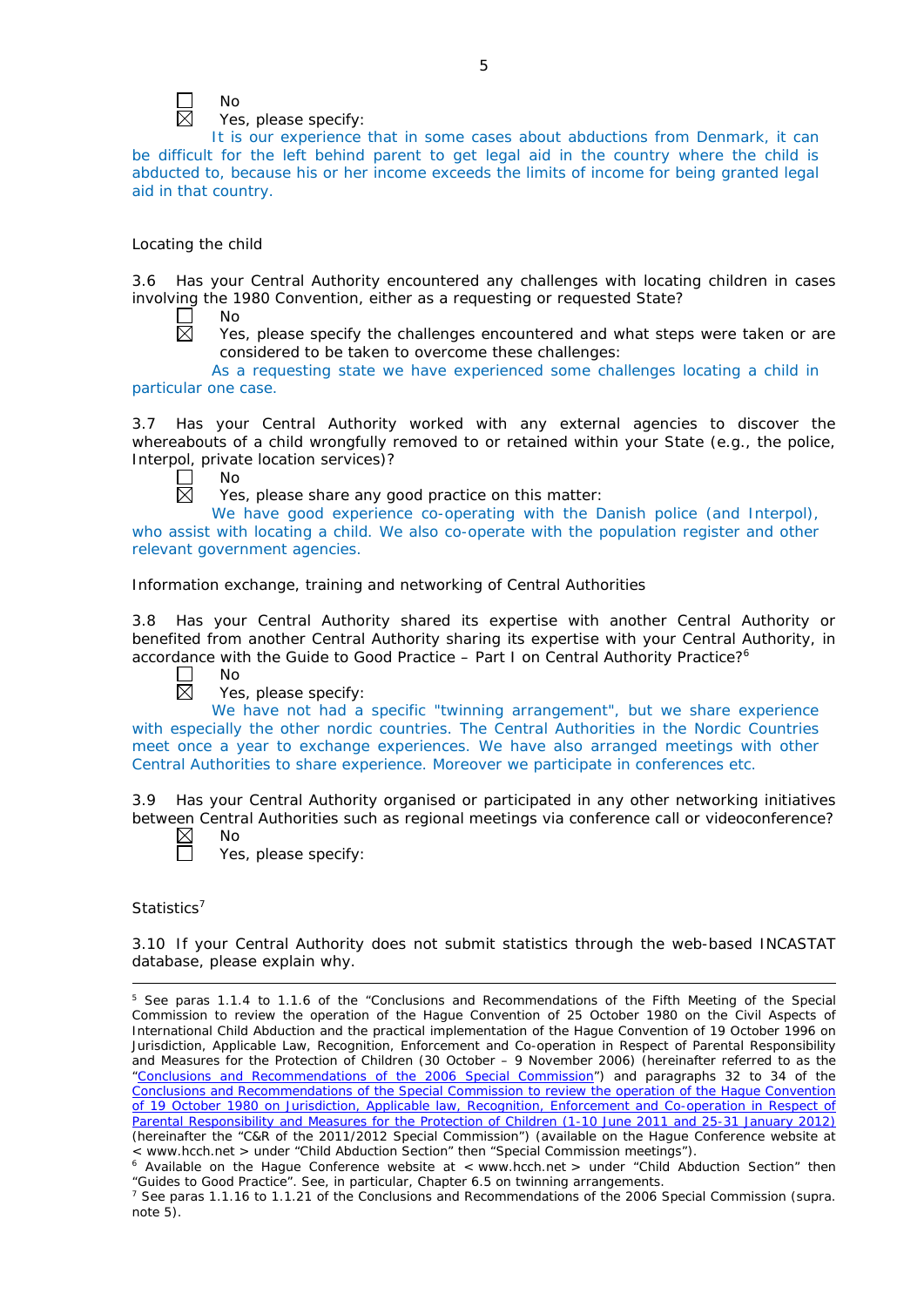We do submit statistics through INCASTAT

#### *Prompt handling of cases*

 $N<sub>0</sub>$ 

3.11 Does your Central Authority have mechanisms in place to ensure the prompt handling of cases?



Yes, please specify:

We have established a specific child abduction unit, see question 1.3. We have a hotline, where it is possible to reach a caseworker 24/7 in urgent cases within our state.

3.12 If your Central Authority is experiencing delays in handling cases please specify the main reasons for these delays:

We experience no delays.

## **4. Court proceedings & promptness**

4.1 Has your State limited the number of judicial or administrative authorities who can hear return applications under the 1980 Convention (*i.e.*, concentration of jurisdiction")?8

Yes

No, please indicate if such arrangements are being contemplated:

4.2 Does your State have mechanisms in place to handle return decisions within six weeks (*e.g.*, production of summary evidence, limitation of appeals, swift enforcement)?

No  $\overline{\boxtimes}$ 

Yes, please explain:

When the Danish Central Authority receives an application for return, it is normally forwarded to the competent court within a couple of days. The Danish court sets a date for a court meeting as soon as possible. The cases have top priority. In Denmark a decision can be appealed within 4 weeks. There is only one appeal. It is our experience that the enforcement proceedings are handled swiftly.

4.3 If your response to the previous question is No, does your State contemplate implementing mechanisms to meet the requirement of prompt return under the 1980 Convention (*e.g.*, procedures, bench-books, guidelines, protocols)?

- No, please explain:  $\Box$ 
	- Please insert text here
- $\Box$ Yes, please explain:

Please insert text here

4.4 If your State is experiencing delays in handling return decisions please specify the main reasons for these delays:

We do rarely experience delays. In one case it was difficult to get in contact with the left behind parent in the other State so the court meetings in Denmark had to be postponed undtil the lawyer established contact.

4.5 Do your courts regularly order immediate protective measures when initiating the return procedure, so as to prevent a new removal and minimize the harm to the child (*e.g.*, prohibit removal of the child from the jurisdiction, retain documentation, grant provisional access rights to the left-behind parent)?

 $\boxtimes$ No, please explain:

The courts rarely order immediate protective measures, but it is possible if

needed.

 $\Box$ 

-

Yes, please explain: Please insert text here

<sup>8</sup> See, *The [Judges' Newsletter](https://www.hcch.net/en/instruments/conventions/publications2/judges-newsletter)* on International Child Protection – Vol. XX / [Summer-Autumn 2013](https://assets.hcch.net/upload/newsletter/nl2013tome20en.pdf) the special focus of which was "Concentration of jurisdiction under the *Hague Convention of 25 October 1980 on the civil aspects of International Child Abduction* and other international child protection instruments".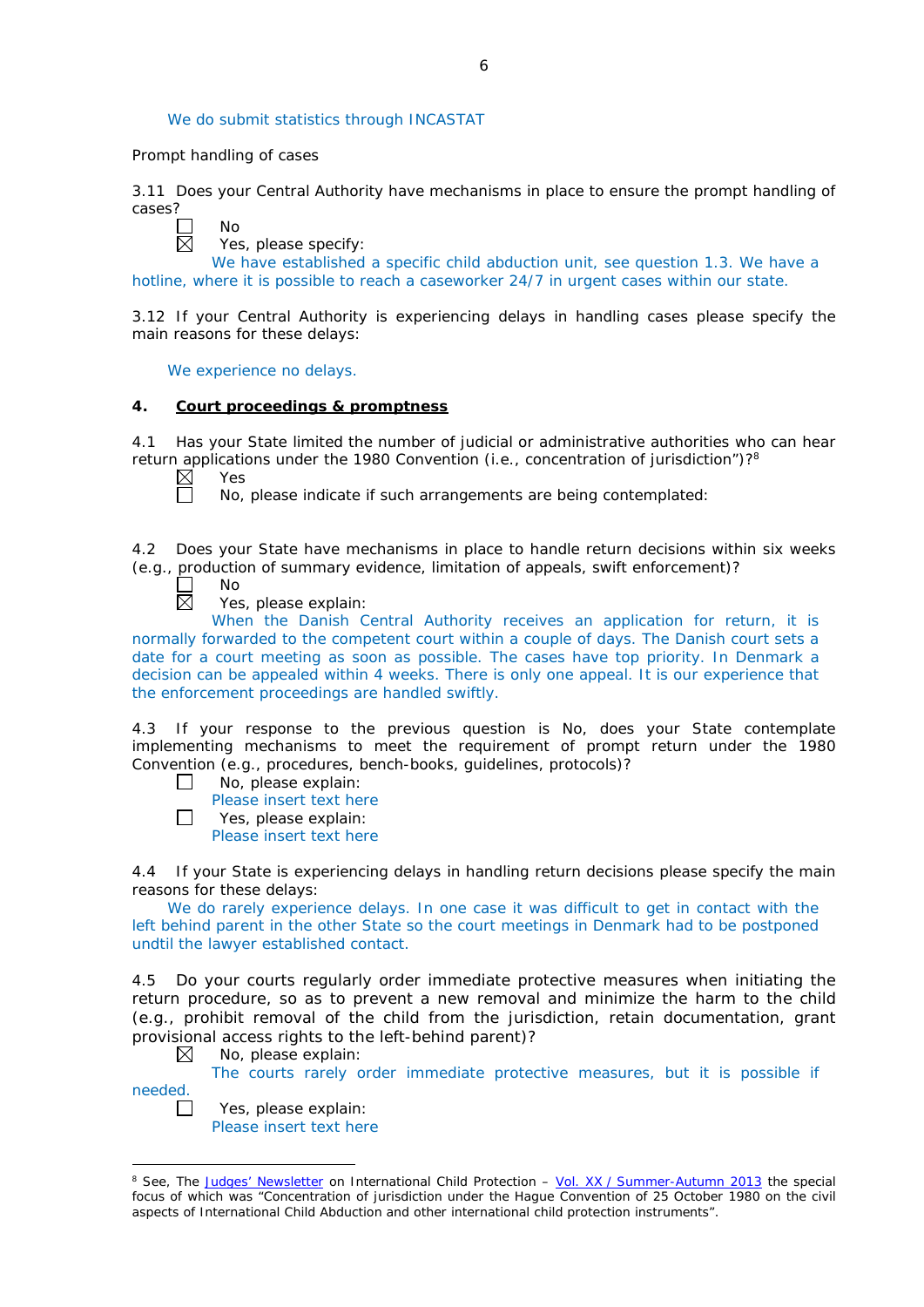4.6 Do your courts make use of direct judicial communications to ensure prompt proceedings?<br> $\neg$ 

- Yes 岗
	- No, please explain:

To our knowledge, we have no experience with such a case.

4.7 If your State has not designated a sitting judge to the International Hague Network of Judges does your State intend to do so in the near future? Yes



No, please explain:

We have designated a sitting judge.

4.8 Please comment upon any cases (whether your State was the requesting or requested State), in which the judge (or decision-maker) has, before determining an application for return, communicated with a judge or other authority in the requesting State regarding the issue of the child's safe return. What was the specific purpose of the communication? What was the outcome?

We do not have any knowledge of this.

# **5. Ensuring the safe return of children**<sup>9</sup>

*Methods for ensuring the safe return of children*<sup>10</sup>

5.1 What measures has your Central Authority taken to ensure that the recommendations of the 2006 and 2011 / 2012 Special Commission meetings<sup>11</sup> regarding the safe return of children are implemented?

We use the recommendations and conclusions as general guidelines in our daily work with child abductions.

5.2 In particular, in a case where the safety of a child is in issue and where a return order has been made in your State, how does your Central Authority ensure that the appropriate child protection bodies in the *requesting* State are alerted so that they may act to protect the welfare of a child upon return (until the appropriate court in the requesting State has been effectively seised)?

To our knowledge, we have no experience with such a case. We will contact and alert the Central Authority in the requesting State in order for them to contact their Child Welfare Service.

5.3 Where there are concerns in the requested State regarding possible risks for a child following a return, what conditions or requirements can the relevant authority in your State put in place to minimise or eliminate those concerns?

In general we do not get information about a child after the return, but if we do get information about such concerns, we will alert the relevant authorities in Denmark. Moreover we can provide information to the requested state about the system in Denmark on how childre are cared for in Denmark and forward information to the relevant authorities.

## *Use of the 1996 Convention to ensure a safe return*

5.4 If your State is not Party to the 1996 Convention, is consideration being given to the possible advantages of the 1996 Convention in providing a jurisdictional basis for urgent protective measures associated with return orders (**Arts 7 and 11**), in providing for their

<u>.</u>

<sup>9</sup> See **Art. 7(2)** *h)* of the 1980 Convention.

<sup>&</sup>lt;sup>10</sup> Where relevant, please make reference to the use of undertakings, mirror orders and safe harbour orders and other such measures in your State.

<sup>11</sup> See the [Conclusions and Recommendations](https://assets.hcch.net/upload/concl28sc5_e.pdf) of the Special Commission of 2006 (*supra.* note 5) at paras 1.1.12 and 1.8.1 to 1.8.2 and 1.8.4 to 1.8.5 and the Appendix to the Conclusions and Recommendations and the [Conclusions and Recommendations of the 2011](https://assets.hcch.net/upload/wop/concl28sc6_e.pdf) / 2012 Special Commission (*supra.* note 5).at paras 39-43.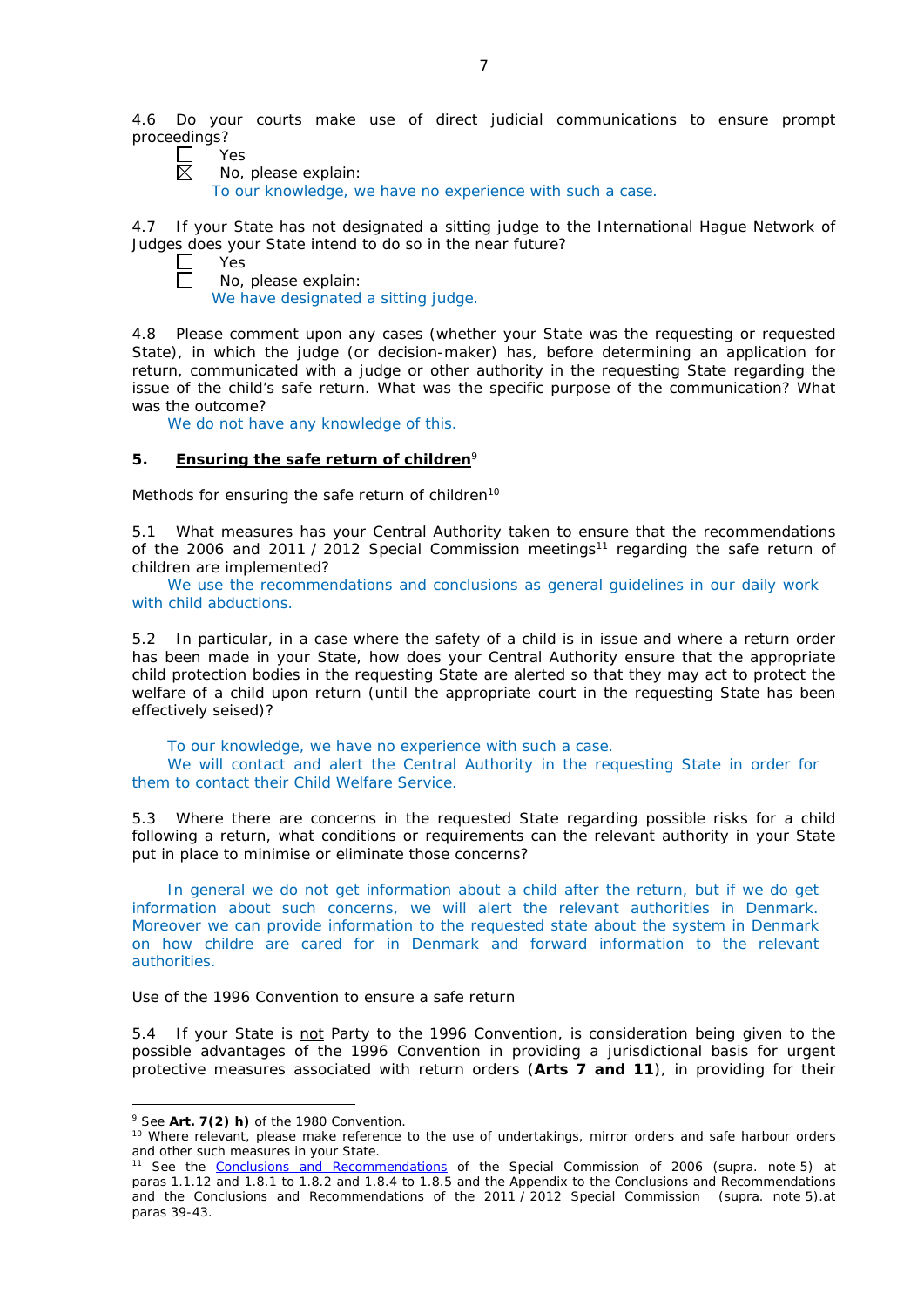- П No
	- Yes, please explain: Please insert text here

### *Protection of primary carer*

5.5 Are you aware of cases in your State where a primary carer taking parent, for reasons of personal security (*e.g.*, domestic or family violence, intimidation, harassment, etc.) or others, has refused or has not been in a position to return with the child to the requesting State? How are such cases dealt with in your State? Please explain and provide case examples where possible.

To our knowledge we have no experience with such a case.

5.6 In particular, would your authorities consider putting in place measures to protect the primary carer upon return in the requesting State as a mean to secure the safe return of the child? Please explain and provide case examples where possible.

To our knowledge we have no experience with such a case.

### *Post-return information*

5.7 In cases where measures are put in place in your State to ensure the safety of a child upon return, does your State (through the Central Authority, or otherwise) attempt to monitor the effectiveness of those measures upon the child's return? Would you support a recommendation that States Parties should co-operate to provide each other with follow-up information on such matters, insofar as is possible?

We have limited experience with following up on cases, but we find the idea interesting.

5.8 If your State is not Party to the 1996 Convention, is consideration being given to the possible advantages of the 1996 Convention in providing a jurisdictional basis for requesting a report on the situation of the child upon return to the State of habitual residence (**Art. 32- (a)**)?

| חוח |
|-----|
|     |

s, please explain: Please insert text here

## **6. Voluntary agreements and mediation**

6.1 How does your Central Authority (either directly or through any intermediary) take, or is it considering taking, appropriate steps under **Article 7-(c)** to secure the voluntary return of the child or to bring about an amicable resolution of the issues? Please explain:

Both the Courts (child abduction cases) and the State Administration (cases of access) may facilitate different types of mediation and are always trying to find an amicable resolution and a voluntary return.

6.2 In what ways have you used the "Guide to Good Practice on Mediation"12 for the purpose of implementing the 1980 Convention in your State? Please explain:

Mediation is available in the Court system and in the State Administration.

6.3 Has your State considered or is it in the process of considering the establishment of a Central Contact Point for international family mediation to facilitate access to information on

<sup>-</sup><sup>12</sup> Available on the Hague Conference website at < www.hcch.net > under "Child Abduction Section" then "Guides to Good Practice".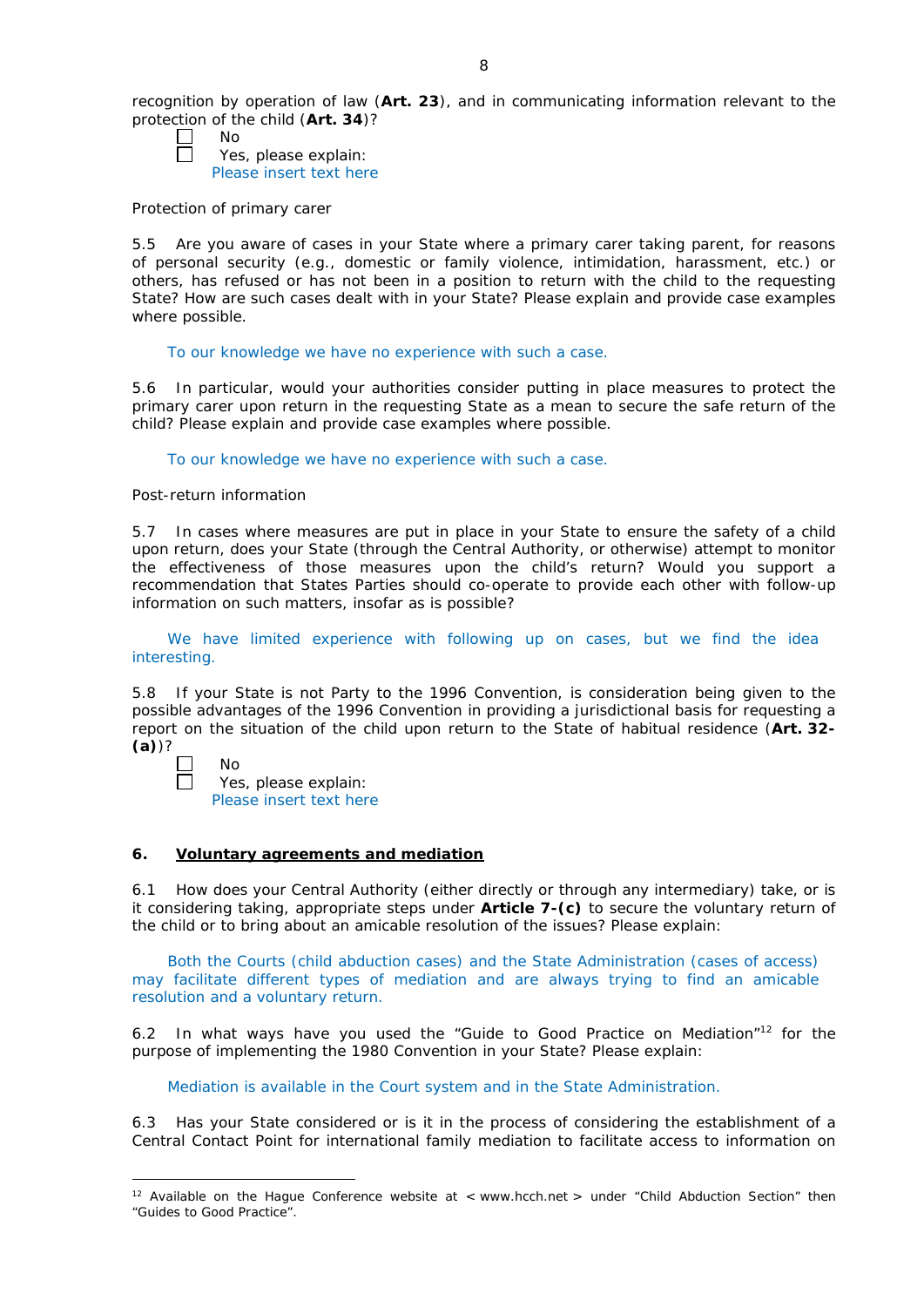available mediation services and related issues for cross-border family disputes involving children, or has this task been entrusted to the Central Authority?<sup>13</sup>

- No, please explain:  $\boxtimes$
- Please insert text here П Yes, please explain:
	- Please insert text here

### **7. Preventive measures**

7.1 Has your State taken steps to advance the development of a travel form under the auspices of the International Civil Aviation Organisation?<sup>14</sup>

 $\boxtimes$ No Π

Yes, please describe: Please insert text here

7.2 Regardless of whether the International Civil Aviation Organisation adds the development of a travel form to its work programme, would your State support the development of a non-mandatory model travel form under the auspices of the Hague Conference?

Yes  $\Box$ 

No, please explain: Please insert text here

### **8. The Guide to Good Practice under the 1980 Convention**

8.1 In what ways have you used the Parts of the Guide to Good Practice<sup>15</sup> to assist in implementing for the first time, or improving the practical operation of, the 1980 Convention in your State?

a. Part I on Central Authority Practice. Please explain:

We use the guide to improve the implementation and operation of the convention in our daily work with the cases.

b. Part II on Implementing Measures. Please explain:

We use the guide to improve the implementation and operation of the convention in our daily work with the cases.

c. Part III on Preventive Measures. Please explain:

We use the guide to improve the implementation and operation of the convention in our daily work with the cases.

d. Part IV on Enforcement. Please explain:

We use the guide to improve the implementation and operation of the convention in our daily work with the cases.

8.2 How have you ensured that the relevant authorities in your State have been made aware of, and have had access to, the Guide to Good Practice?

We have informed relevant authorities about the HCCH webpage, and we have information at our website www.boernebortfoerelse.dk

8.3 Do you have any other comments about any Part of the Guide to Good Practice?

No comments.

## **9. Publicity and debate concerning the 1980 Convention**

<sup>&</sup>lt;u>.</u> <sup>13</sup> As it has been encouraged in the Guide to Good Practice on Mediation, Chapter 4, on "Access to Mediation". par. 114-117. See also [Conclusions and Recommendations of the 2011](https://assets.hcch.net/upload/wop/concl28sc6_e.pdf) / 2012 Special Commission (*supra.* .<br>note 5) at par. 61.

<sup>14</sup> See the [Conclusions and Recommendations of the 2011](https://assets.hcch.net/upload/wop/concl28sc6_e.pdf) / 2012 Special Commission (*supra.* note 5) at par. 92.

<sup>&</sup>lt;sup>15</sup> All Parts of the Guide to Good Practice under the 1980 Convention are available on the Hague Conference website at < www.hcch.net > under "Child Abduction Section" then "Guides to Good Practice".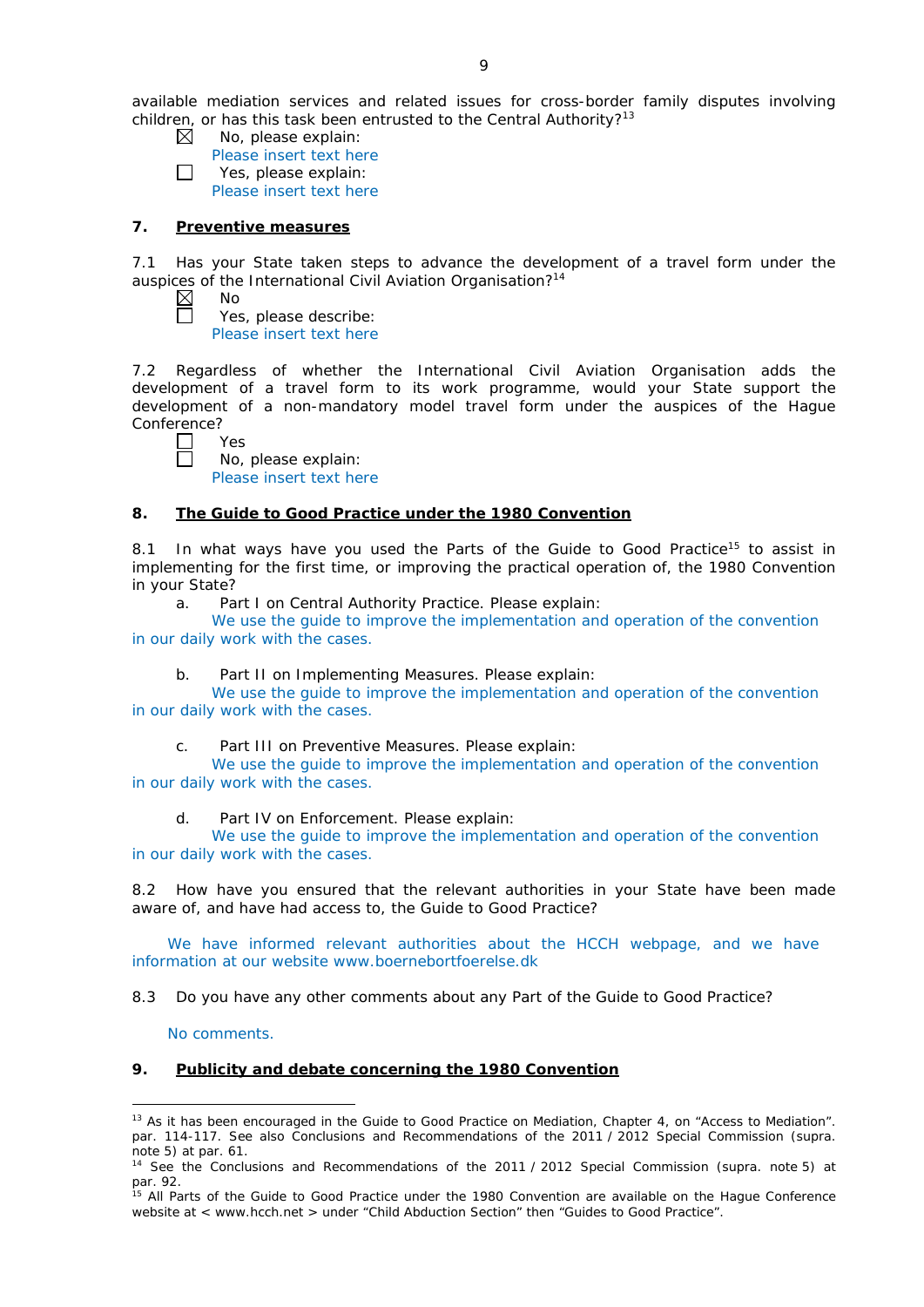9.1 Has the 1980 Convention given rise to (a) any publicity (positive or negative) in your State, or (b) any debate or discussion in your national parliament or its equivalent?

No

Yes, please indicate the outcome of this debate or discussion, if any: Please insert text here

9.2 By what methods does your State disseminate information to the public about the 1980 Convention?

Mainly through our website www.boernebortfoerelse.dk, brochures and by hosting seminars for practitioners and other authorities in Denmark.

## **PART IV: TRANSFRONTIER ACCESS / CONTACT AND INTERNATIONAL FAMILY RELOCATION**

## **10. Transfrontier access / contact**<sup>16</sup>

10.1 Since the 2011 / 2012 Special Commission, have there been any significant developments in your State regarding Central Authority practices, legislation, procedural rules or case law applicable in cases of transfrontier contact / access?

No Yes, please explain: Please insert text here

10.2 Please indicate any important developments in your State, since the 2011 / 2012 Special Commission, in the interpretation of **Article 21** of the 1980 Convention.

No important developments.

10.3 What problems have you experienced, if any, as regards co-operation with other States in respect of:

- a. the granting or maintaining of access rights; We have not had specific problems.
- b. the effective exercise of rights of access; and We have not had specific problems.
- c. the restriction or termination of access rights. We have not had specific problems.

Please provide case examples where possible. We have not had specific problems.

10.4 In what ways have you used the "General Principles and Guide to Good Practice on Transfrontier Contact Concerning Children"17 to assist in transfrontier contact / access cases in your State? Can you suggest any further principles of good practice?

We use the guide in our work with the cases. In Denmark the State Administration handles access/contact cases.

## **11. International family relocation**<sup>18</sup>

<u>.</u>

<sup>16</sup> See the [Conclusions and Recommendations](https://assets.hcch.net/upload/concl28sc5_e.pdf) of the 2006 Special Commission (*supra.* note 5) at paras 1.7.1 to 1.7.3.

<sup>&</sup>lt;sup>17</sup> Available on the Hague Conference website at < www.hcch.net > under "Child Abduction Section" then "Guides to Good Practice".

<sup>&</sup>lt;sup>18</sup> See the Conclusions and Recommendations of the 2006 Special Commission meeting at paras 1.7.4 to 1.7.5: *"*1.7.4 The Special Commission concludes that parents, before they move with their children from one country to another, should be encouraged not to take unilateral action by unlawfully removing a child but to make appropriate arrangements for access and contact preferably by agreement, particularly where one parent intends to remain behind after the move.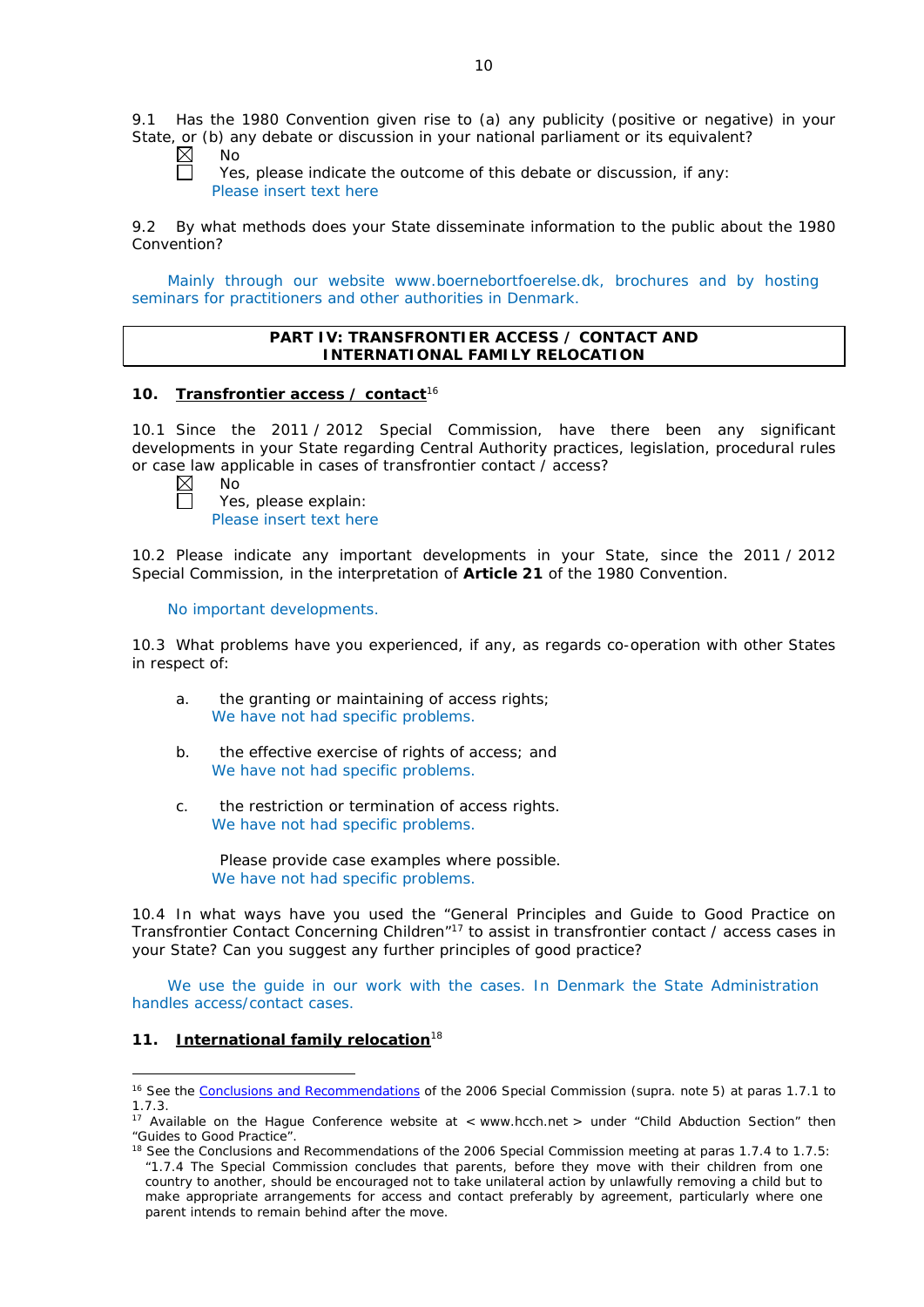11.1 Since the 2011 / 2012 Special Commission, have there been any significant developments in your State regarding the legislation, procedural rules or case law applicable to international family relocation? Where possible, please explain these developments in the legislation, procedural rules or case law:

No significant developments.

### **PART V: NON-CONVENTION CASES AND NON-CONVENTION STATES**

#### **12. Non-Convention cases and non-Convention States**

12.1 Are there any States that you would particularly like to see become a State Party to the 1980 Convention? If so, what steps would you suggest could be taken to promote the Convention and encourage ratification of, or accession to, the Convention in those States? Please explain:

#### No comments.

12.2 Are there any States which are not Parties to the 1980 Convention or not Members of the Hague Conference that you would like to see invited to the Special Commission meeting in 2017?

### No comments.

*The "Malta Process"*<sup>19</sup>

<u>.</u>

12.2 In relation to the "Malta Process":

a. Do you have any comment to make on the "Principles for the Establishment of Mediation Structures in the context of the Malta Process" and the accompanying Explanatory Memorandum?20 No comments.

b. Have any steps been taken towards the implementation of the Malta Principles in your State and the designation of a Central Contact Point, in order to better address cross-border family disputes over children involving States that are not a Party to the 1980 and 1996 Hague Conventions?

 $\boxtimes$ No

 $\Box$ Yes, please explain: Please insert text here

c. What is your view as to the future of the "Malta Process"? No comments.

### **PART VI: TRAINING AND EDUCATION AND THE TOOLS, SERVICES AND SUPPORT PROVIDED BY THE PERMANENT BUREAU**

1.7.5 The Special Commission encourages all attempts to seek to resolve differences among the legal systems so as to arrive as far as possible at a common approach and common standards as regards relocation."

<sup>&</sup>lt;sup>19</sup> The "Malta Process" is a dialogue between certain States Parties to the 1980 and 1996 Conventions and certain States which are not Parties to either Convention, with a view to securing better protection for crossborder rights of contact of parents and their children and addressing the problems posed by international abduction between the States concerned. For further information see the Hague Conference website at < www.hcch.net > under "Child Abduction Section" then "Judicial Seminars on the International Protection of Children".

<sup>20</sup> The Principles and Explanatory Memorandum were circulated to all Hague Conference Member States and all States participating in the Malta Process in November 2010. They are available on the Hague Conference website at < www.hcch.net > under "Child Abduction Section" then "Judicial Seminars on the International Protection of Children".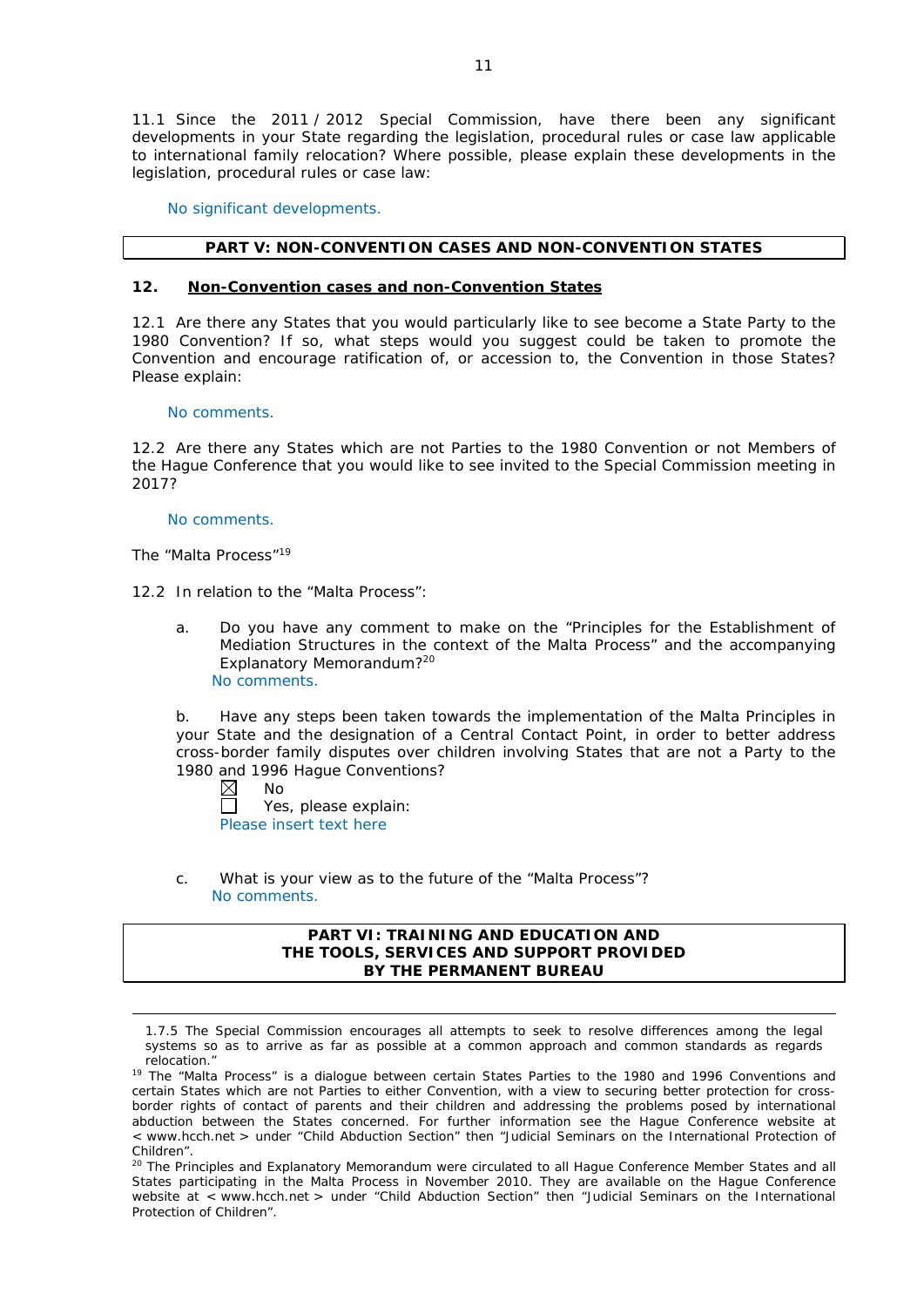### **13. Training and education**

13.1 Can you give details of any training sessions / conferences organised in your State to support the effective functioning of the 1980 Convention, and the influence that such sessions / conferences have had?

The central authorities from the Nordic Counties meet once a year to share experiences.

We have held training sessions for other relevant authorities and practitioners in Denmark.

We participate in international seminars.

#### **14. The tools, services and support provided by the Permanent Bureau**

#### *In general*

<u>.</u>

14.1 Please comment or state your reflections on the specific tools, services and support provided by the Permanent Bureau to assist with the practical operation of the 1980 and 1996 Conventions, including:

a. The Country Profile available under the Child Abduction Section.

We find the Country profile very useful and use it as a tool in our daily work with child abduction cases.

- b. INCADAT (the international child abduction database, available at < www.incadat.com >). It is a very good instrument.
- c. *The Judges' Newsletter* on International Child Protection the publication of the Hague Conference on Private International Law which is available online for free;  $21$ No comments.
- d. The specialised "Child Abduction Section" of the Hague Conference website  $(<$  www.hcch.net >);

We use the information every day, and it is of great importance that the contact information to the different central authorities is updated.

- e. INCASTAT (the database for the electronic collection and analysis of statistics on the 1980 Convention):  $22$ Contains very useful information.
- f. Providing technical assistance and training to States Parties regarding the practical operation of the 1980 and 1996 Conventions.<sup>23</sup> Such technical assistance and training may involve persons visiting the Permanent Bureau or, alternatively, may involve the Permanent Bureau organising, or providing assistance with organising, national and international judicial and other seminars and conferences concerning the Convention(s) and participating in such conferences; Very important.
- g. Encouraging wider ratification of, or accession to, the Convention(s), including educating those unfamiliar with the Convention(s);  $24$ No comments.

<sup>&</sup>lt;sup>21</sup> Available on the Hague Conference website at < www.hcch.net > under "Child Abduction Section" and "Judges' Newsletter on International Child Protection". For some volumes of *The Judges' Newsletter*, it is possible to download individual articles as required.

<sup>&</sup>lt;sup>22</sup> Further information is available via the Hague Conference website at < www.hcch.net > under "Child Abduction Section" then "INCASTAT".

Such technical assistance may be provided to judges, Central Authority personnel and / or other professionals involved with the practical operation of the Convention(s).

<sup>&</sup>lt;sup>24</sup> Which again may involve State delegates and others visiting the Permanent Bureau or, alternatively, may involve the Permanent Bureau organising, or providing assistance with organising, national and international judicial and other seminars and conferences concerning the Convention(s) and participating in such conferences.